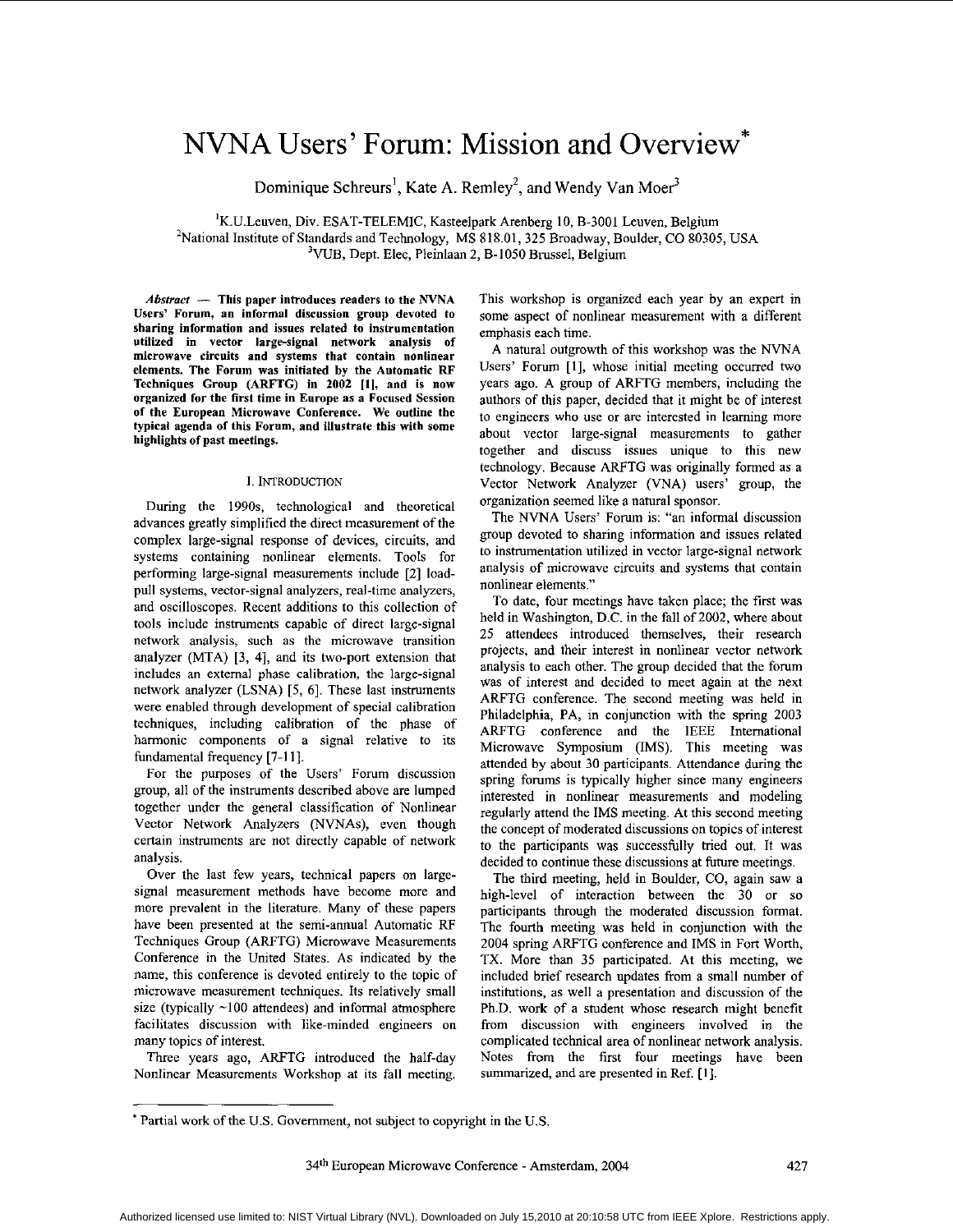Based on the first four NVNA Users' Forums, a typical agenda follows in the next section. One of the unique aspects of the Users' Forum is the moderated discussion segment of each meeting. Summaries of some of these discussions follows in Section 111. Section IV is devoted to an overview of current research in the field of NVNA measurement technology. New work on several of these topics has been introduced in the research updates from past and present meetings. Note that additional papers in the NVNA Users' Forum Focused Session segment of the European Microwave Conference Proceedings are based on research updates first presented at the NVNA Users' Forum.

# **II.** TYPICAL AGENDA

The outline of a typical agenda is **as** follows:

- 05 mins: Introductions
- 25 mins: Discussion topic **1**
- 25 mins: Discussion topic 2
- 25 mins: Research updates
- 15 mins: Discussion 0fPh.D. research in one area
- 25 mins: Demos, announcements, and open discussion
- Total: 2 hours

After a welcoming introduction, two interactive discussions follow. The topics are proposed by the participants in advance. Some examples are summarized in Section 111. Next, we offer the opportunity for short research updates from **3** to *5* labs with new results (see Section IV). The next item on the agenda is to involve more young researchers in this Users' Forum. A Ph.D. student then introduces his/her research in the nonlinear field and asks for help with problems and suggestions from the "senior" (more experienced) researchers. Thereafter, participants are given the opportunity to show demonstrations of in-house developed applications, which are mostly software tools. The Forum is ended by making some final announcements.

## 111. DISCUSSION **TOPICS**

**As** the objective of this Users' Forum is to exchange experiences and share knowledge, interactive discussions are an important part of the meeting. **We** selected four of the topics already covered and give a flavour of the discussion results below.

*%re current large-signal measurement hardware set-ups adequate to support the needs of behavioural modelling techniques?* "

**A** first aspect **is** the bandwidth of the instrumentation. In the case of the Large Signal Network Analyzer (LSNA) instrument, for example, the lower frequency of the measurement bandwidth is 600 **MHz,** due to the bandwidth of the phase reference standard. The attendees feel that this seriously restricts multi-tone characterizations, and consequently the modelling. On the other hand, the 40 GHz (MTA & **LSNA)** upper frequency of the measurement bandwidth is considered high enough for most nonlinear applications that participants are working on.

A second aspect is the importance of load-pull. For device modelling, the load conditions of the device under test are often critical. Participants have noted that there is a need for not only passive but **also** active loadpull.

**A** third aspect **is** the observation that the need for three-port and multi-port measurements is growing very fast. There already exists a prototype implementation in an academic research group that allows for three-port (mixer characterizations and differential measurements [12], but this is not commercially available yet.

*0 "Sofiare: What do users want their large-signal measurement control sofiare to do?"* 

**A** discussion point was the User Interface (UI). For academic researchers, it is not essential to have a nice GUI (Graphic User Interface), hut it is for an industrial environment. It was also felt that researchers prefer having access to the in-depth controls of the hardware, and that the software should not implicitly make decisions such as fixing values of instrument parameters. A suggestion was to have a "power user" button on the instrument that would give users who so desired more access to settings, while allowing general users to rely more on the U1 for set-up.

"Phase calibrations-how necessary are they?"

The opening statement is that phase calibrations are not essential as long as the measurement bandwidth is small as compared to the bandwidth of the samplers, e.g., a 20 GHz LSNA using 40 GHz samplers. However, a phase calibration is necessary to assess which level of error is made. The whole point is to have a traceable standard, and this standard has to he better than what users **use** in practice. In this regard, NIST researchers briefly described their on-going activities.

*"What is the status of research on measuremenfbased behavioural modelling? Is it still academic or are these techniques being used on a large scale? What is missing to further deploy these techniques?"* 

It was pointed out that the bottleneck is not directly the measurements, but the difficulty of implementing models in CAD software, because this is often not well documented and supported. For example, it should be possible to include warnings to inform users when models get extrapolated, **as** an inherent drawback of behavioural models **is** their limited validity, usually restricted to a class of signals and/or operating space. Also, as these models are measurement based, it requires expertise to collect the appropriate set of data.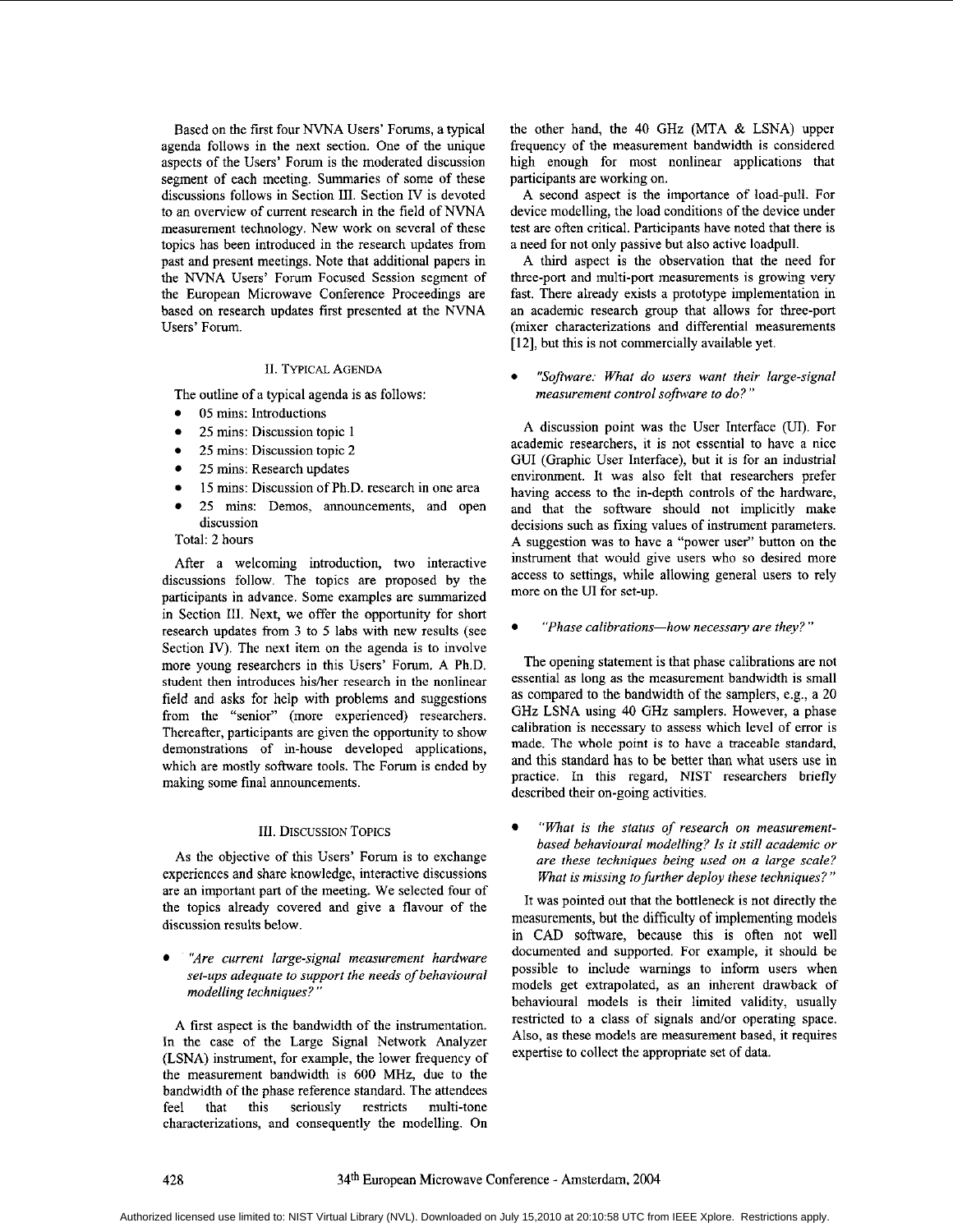# Iv. RESEARCH UPDATES

Most of the topics that are discussed during the ARFTG NVNA Users' Forum can be split up into three main categories:

- Measurement of nonlinear systems  $\bullet$
- Calibration of nonlinear measurements
- Modelling of nonlinear systems

The latest developments in these areas are summarized in the following paragraphs:

#### *Measurement of nonlinear sysiems*

#### *Load- and source-pull measurements [I31*

For many years, calibration techniques and measurement accuracy have been studied in depth for **S**parameter measurements using WAS. Today, Large-Signal Network Analyzers are used to characterize the nonlinear behavior of components. In contrast to VNAs the stimulus cannot be switched from input to output and vice versa. Also LSNAs need to characterize components with source and load impedances different from 50 ohms. These requirements demand special calibration care, even for the relative portion of the calibration process. Techniques have been developed that allow a user to perform accurate large-signal measurements with impedances different from ohms. A properly adapted SOLT calibration technique and de-embedding of the characteristics of the tuners makes it possible to perform accurate large-signal measurements in a non-50-ohm environment.

#### *Dgerential measurements*

**A** hot topic these days is differential measurement! However most measurement instruments are designed to measure single-input-single-output devices and so they need to be adapted to be able to perform differential measurements. To that extend, new coaxial-todifferential adapters were designed and fabricated [ **141.** 

Furthermore, the classical two-port LSNA has been extended to three ports. This allows a user to do nonlinear differential measurements as well as mixer V. CONCLUSION measurements.

To be able to do precise differential measurement, one also needs a differential signal source. A new measurement procedure for the nonlinear baseband response of a differential amplifier has been developed. The setup uses only one single-ended **RF** generator. A simplified nonparametric model for the frequency response of the device and its nonlinear contributions over a wide power range has been proposed, measured and validated experimentally [ **121.** 

#### *Calibration of nonlinear measurements*

*Repeatability of commercial Harmonic Phase Standards [I51* 

In the first published repeatability study of commercial harmonic phase standards (HPS) measured by a Large-Signal Network Analyzer, two harmonic phase standards were measured. One is specified to 20 GHz and the other to 50 **GHz.** By performing five calibrations and making

100 measurements from 600 MHz to 19.8 GHz for each calibration, the repeatability hounds for the complex wave-variable vectors and associated phases and magnitudes of each harmonic component could he determined. The mean phase values were then compared to those supplied by the manufacturer. Although the standard uncertainties were no greater than **0.73** degrees, significant variations were found in the mean values with changing HPS conditions and show evidence of a substantial thermal contribution.

# *Modelling of nonlinear sysiems*

*Extraction of conversion matrices for PHEMTs based on Vector Large-Signal Measurements [I 61* 

The objective of this research work is to provide a behavioral frequency-domain description of a nonlinear device suitable for mixer design starting from largesignal vector measurements. The conversion matrix is evaluated directly from LSNA measurements eliminating the need for accurate device models and large-signal analysis in mixer design. The validation of the developed method is obtained through circuit-level comparison and by VNA measurements.

#### *State-space modelling of slow-memory effects based on multisine vector measurements [I 71*

Nonlinear microwave devices and circuits often exhibit slow-memory effects. When subjected to two-tone or more general multisine excitations, the characteristics of these devices and circuits depend on the offset frequency between the tones. Since modulated excitations are an integral part of telecommunication systems, models aimed for circuit and system design should be able to accurately represent slow-memory behavior. A modelling procedure was developed based on the state-space modelling approach to accurately incorporate these slowmemory effects. The state-space procedure relies on large-signal measurements for model extraction.

This paper has presented an overview of the ARFTG NVNA **Users'** Forum. The forum serves both as a discussion group and as an opportunity for labs to present their latest research in the area of vector largesignal measurements to an audience of like-minded engineers. An important aspect of the forum is its interactivity. Whether one is an experienced NVNA user or someone just starting out, the forum encourages participation and interaction.

This fall, the ARFTG NVNA Users' Forum will be cosponsored by the European Network of Excellence TARGET and will occur as a Focused Session at the European Microwave Conference. Papers based on extensions of research updates first given at the Users' Forum appear in the proceedings of the European Microwave Conference under the sponsorship of the Users' Forum Focused Session. Anyone interested in finding out more about large-signal measurements is

**34Lh** European Microwave Conference - Amsterdam, 2004 429